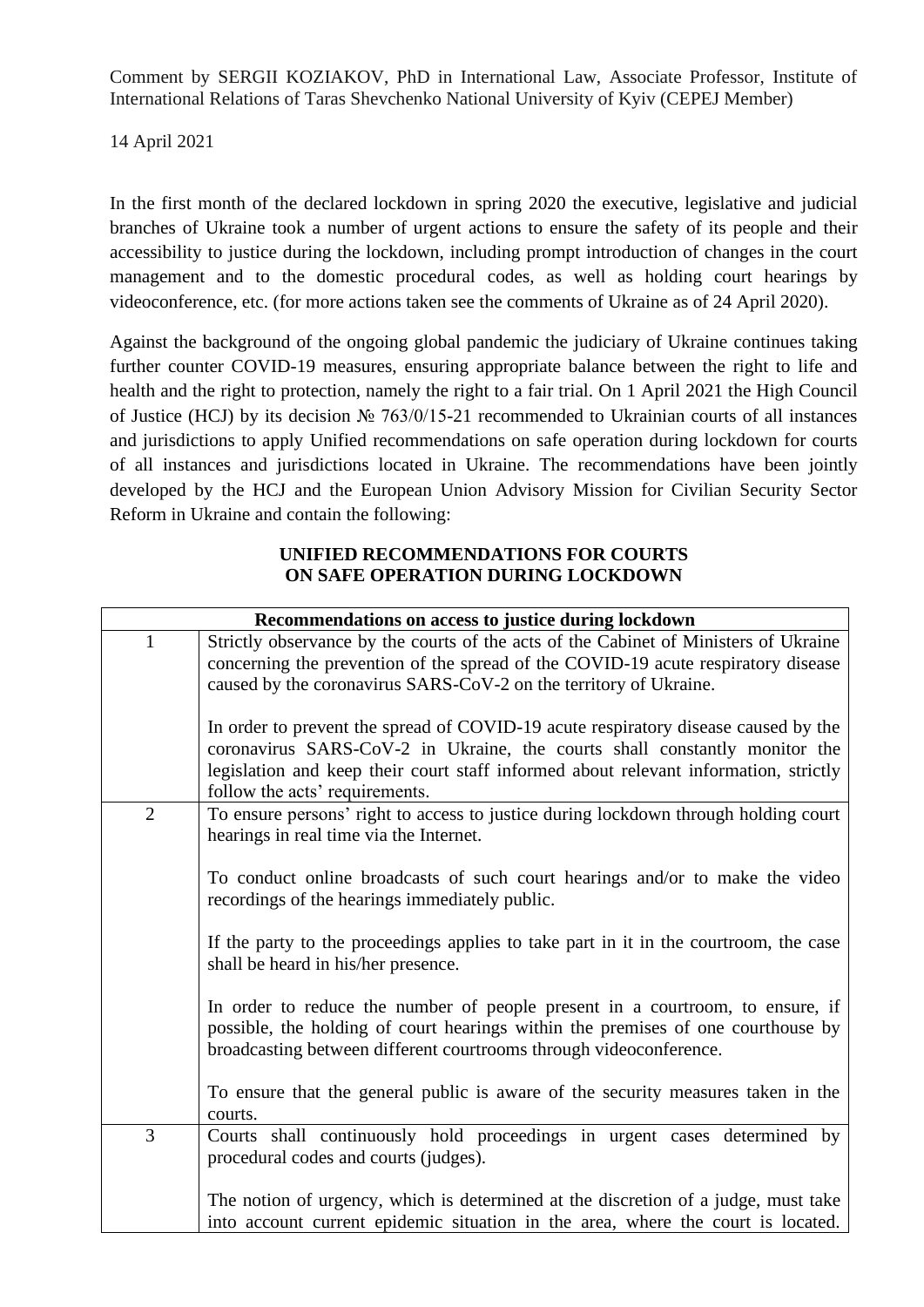|                | Adaptive quarantine zoning, carried out by the Ministry of Health of Ukraine, may<br>be used as an indicator, but in assessing the situation in the courtroom and the<br>condition of the participants in the proceedings due care must be taken.                                                                                                                                                                            |
|----------------|------------------------------------------------------------------------------------------------------------------------------------------------------------------------------------------------------------------------------------------------------------------------------------------------------------------------------------------------------------------------------------------------------------------------------|
| $\overline{4}$ | To notify litigants of the possibility of postponing cases due to quarantine measures.                                                                                                                                                                                                                                                                                                                                       |
|                | However, the postponing of the case is possible as a last resort, only when it is<br>impossible to hear it using electronic means of communication due to procedural<br>and technical reasons.                                                                                                                                                                                                                               |
| 5              | To stop all activities not related to the procedural operation of the court and the<br>judiciary (round tables, seminars, open days, etc.).                                                                                                                                                                                                                                                                                  |
|                | For ensuring the accessibility to courts, it is recommended to replace all these<br>measures by online measures.                                                                                                                                                                                                                                                                                                             |
| 6              | To introduce the acquaintance with case files by the trial participants remotely by<br>sending a scanned copy of case files to the e-mail address specified in the relevant<br>application, applications for acquaintance to receive it by post and electronic means;<br>in order to avoid crowds, additionally to recommend to the court staff to agree in<br>advance on time of the court visits to review the case files. |
| $\overline{7}$ | To reduce the number of court hearings scheduled for the working day.                                                                                                                                                                                                                                                                                                                                                        |
|                | At the same time, taking into account the associated risks, it is necessary to reduce<br>the court (indoors) hearings, but not all ones. It is necessary to look for a possibility<br>to replace it with an electronic or written format of case hearing.                                                                                                                                                                    |
| 8              | If possible, to hear cases without the participation of the parties, in writing, except in<br>cases, where the participation of the parties is mandatory.                                                                                                                                                                                                                                                                    |
| 9              | To accelerate work on the Unified Judicial Information and Telecommunication<br>System/Subsystem "Electronic Court."                                                                                                                                                                                                                                                                                                         |
| 10             | To ensure the availability of information (on general anti-epidemic and preventive<br>measures, restrictions and terms of service, etc.) at the entrance to the institution.                                                                                                                                                                                                                                                 |
|                | Recommendations for organizing the operational process during lockdown                                                                                                                                                                                                                                                                                                                                                       |
| 11             | To strengthen measures for protection of courts, judicial bodies and institutions; to                                                                                                                                                                                                                                                                                                                                        |
|                | prevent persons with a temperature of 37.2 °C and above, having signs of respiratory<br>diseases, as well as without a protective mask worn on the nose and mouth, entering<br>the premises of courts, judicial bodies and institutions.                                                                                                                                                                                     |
| 12             | To organize a flexible working schedule for judges and court staff during the<br>quarantine period.                                                                                                                                                                                                                                                                                                                          |
|                | To consider the rotation system (part of the staff works remotely, the other one stays<br>working in the court).                                                                                                                                                                                                                                                                                                             |
| 13             | To introduce the rotation of judges to resolve urgent procedural issues and cases in<br>special types of proceedings.                                                                                                                                                                                                                                                                                                        |
| 14             | To process correspondence in electronic form (by sending documents to the official<br>e-mail address of the court both through a personal account in the "Electronic<br>Court" system and by post, fax or any other remote means of communication).<br>If technically possible, to provide court staff with the opportunity to perform their<br>duties remotely.                                                             |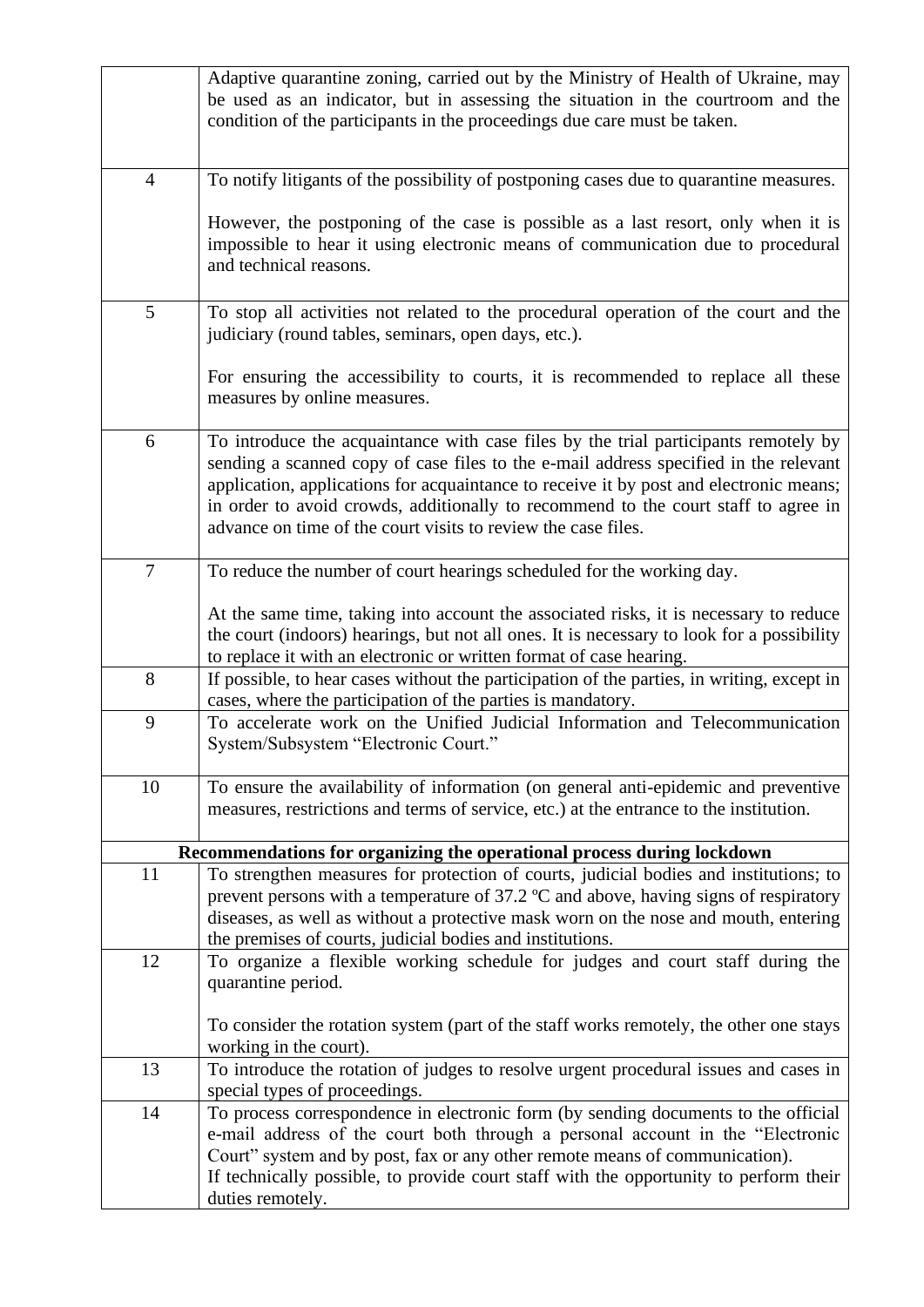| 15 | To restrict reception of citizens in person by the court leadership; to organize a<br>reception in compliance with measures preventing the spread of coronavirus                                                                                                                                                                                                                                                                        |
|----|-----------------------------------------------------------------------------------------------------------------------------------------------------------------------------------------------------------------------------------------------------------------------------------------------------------------------------------------------------------------------------------------------------------------------------------------|
|    | COVID-19, namely: maintaining distance of at least two meters between all<br>participants and the use of personal protection equipment, in particular respirators or                                                                                                                                                                                                                                                                    |
|    | masks, which cover the nose and mouth, including those one self-made, airing of<br>rooms.                                                                                                                                                                                                                                                                                                                                               |
| 16 | To explain that it is forbidden to leave places of self-isolation, observation.                                                                                                                                                                                                                                                                                                                                                         |
| 17 | For the court's personnel service to take into account the requirements of the<br>legislation on personal data protection, to take measures to establish pool of contact<br>persons, and to conduct briefings with such persons in accordance with paragraph 1<br>of these Recommendations; to offer to contact persons, who are not subject to self-<br>isolation, to work remotely (from home).                                       |
|    | To encourage judges and court staff to continue participating in trainings at the<br>National School of Judges of Ukraine by participating in online events (webinars,<br>trainings, round tables, professional discussions, video lectures, workshops) and<br>remote learning courses (continuity of education during lifetime), as well as to<br>undergo specialized training on psychological adaptation to work/life in quarantine. |
|    | The rules of the court's operation during pandemic shall be placed at the court's<br>entrance and in the court premises in a visible place.                                                                                                                                                                                                                                                                                             |
|    | To consider setting up a front desk/contact point at the entrance to the courthouse to<br>enable filing documents and information by the visitors. The personnel working at<br>these points shall be equipped with protective means (face protectors and/or plastic<br>screens).                                                                                                                                                        |
|    | To instruct the court staff on prevention of the spread of coronavirus infection,<br>compliance with the rules of respiratory hygiene and anti-epidemic measures.                                                                                                                                                                                                                                                                       |
|    | To develop an algorithm of actions in case of detection of coronavirus disease<br>among judges.                                                                                                                                                                                                                                                                                                                                         |
|    | Recommendations for organizing anti-epidemic measures indoors and in the workplace                                                                                                                                                                                                                                                                                                                                                      |
| 18 | It is for the presiding judge to decide on admission of persons who are not<br>participants in the proceedings.                                                                                                                                                                                                                                                                                                                         |
|    | To restrict in compliance with the principle of publicity of court proceedings the<br>access to the court hearings of persons who are not participants in the proceedings.                                                                                                                                                                                                                                                              |
|    | To ensure that court hearings of significant public interest are broadcast to guarantee<br>the right to a fair and public trial.                                                                                                                                                                                                                                                                                                        |
|    | To consider the possibility of participation of journalists in court hearings of<br>significant public interest, provided that it is possible to ensure a safety distance in<br>the courtroom; to develop clear rules for journalists present at court hearings.                                                                                                                                                                        |
| 19 | To ensure visible marking of seats and floors for ensuring social distance in court<br>premises.                                                                                                                                                                                                                                                                                                                                        |
|    | To arrange places for visitors at a distance of 2 m. from each other.                                                                                                                                                                                                                                                                                                                                                                   |
|    | Use personal protective equipment, in particular respirators or face and mouth<br>masks, including self-made masks, for judges and litigants.                                                                                                                                                                                                                                                                                           |